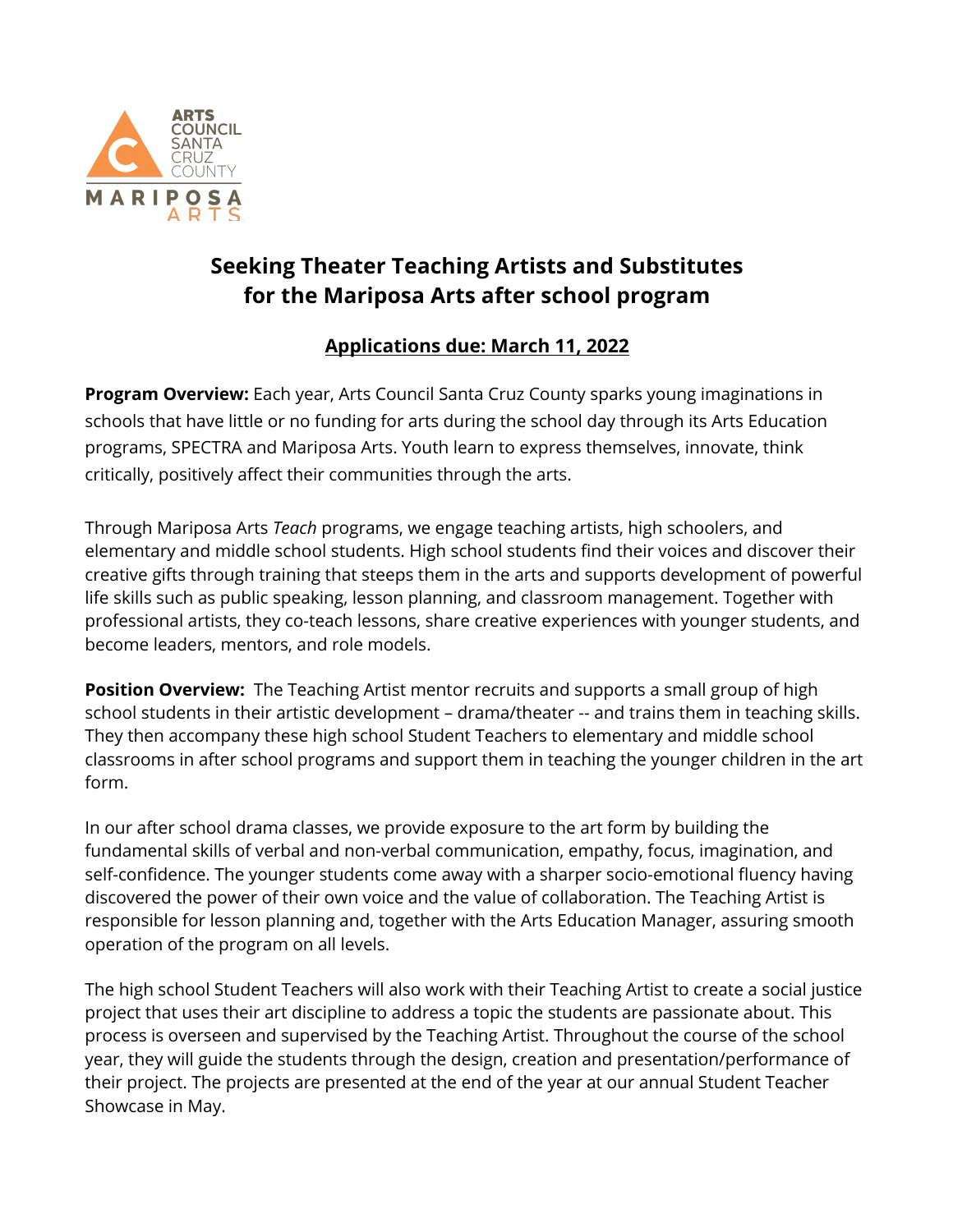**Hours and Commitment:** There is a minimum commitment of one school year for this position. Hours range between 3-15 per week depending on the number of classes scheduled. Classes are generally 3 hours a day between 1-6pm Monday-Friday. Occasional additional hours required for training, evaluation, and outreach.

**Rate of Pay:** \$20-\$28/hr. depending on years of experience and level of expertise.

**To Apply:** Please submit resume, three references, work samples, and cover letter explaining your interest and experience as it relates to this position in a single PDF to Andres Ortiz andres@artscouncilsc.org. Applications due by March 11 at 5:00 pm.

#### **Requisite Skills:**

- Knowledge of theory and practice of the art from
- Ability to effectively scaffold lessons for beginner and intermediate level students
- Teaching experience to effectively facilitate learning in a classroom of up to 25 students in grades 2nd-5th and/or 6th-8th.
- Facilitation and mentorship experience with high school youth
- An understanding of Visual and Performing Arts State Standards
- Proficiency in and regular access to phone, email, Word/Excel, and Google Suite

#### **Desired Qualities:**

- Interest and enthusiasm for the arts, youth empowerment, and equity in education
- Professional, compassionate, and flexible
- Strong communication and organization skills
- Bilingual in Spanish/English
- Residency in or connection to Watsonville community

#### **Summary of Responsibilities:**

#### **Administration**

- Develop and maintain positive working relationships with administrative staff, afterschool site coordinators, teachers, and students
- Maintain supplies and attendance and evaluation records
- Participate in ongoing program evaluation
- Participate in annual trainings and events
- Collect/document student projects for annual showcase

### **Teaching**

- Plan and organize developmentally appropriate curriculum for classes
- Demonstrate arts discipline techniques and forms of expression
- Facilitate for individuals, and groups of 15-25 with a mix of knowledge levels
- Evaluate student comprehension and adjust as needed
- Recruit, train, mentor, and supervise high school students